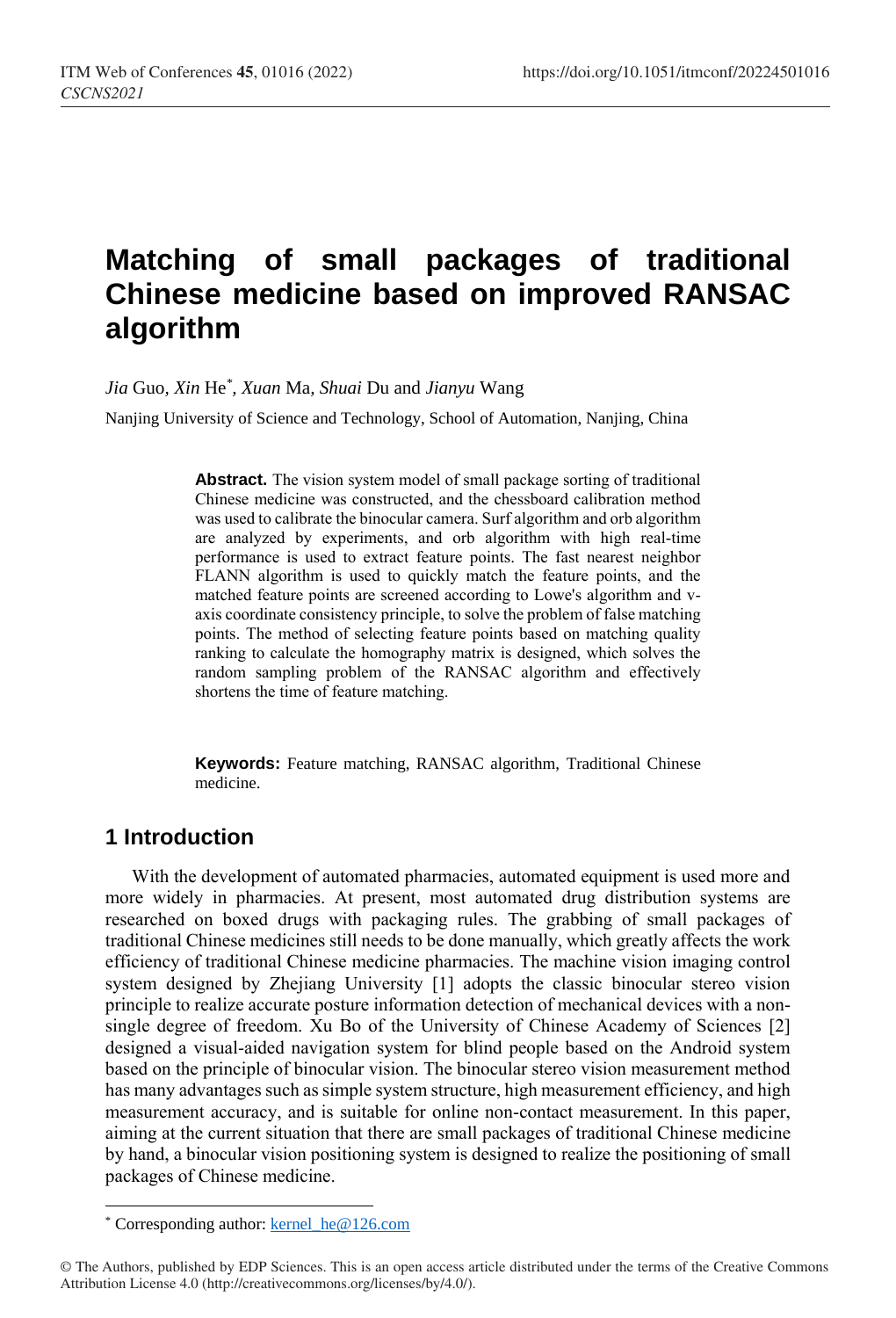## **2 System platform construction and image processing**

#### **2.1 Visual platform construction**

This paper builds a binocular vision platform, uses binocular cameras to collect pictures, matches the corresponding points through a matching algorithm, and then according to the principle of binocular parallax, three-dimensional reconstruction of the center point of the identified small Chinese medicine package is performed to obtain the position of the small Chinese medicine package, The algorithm flow is shown in Fig 1.

#### **2.2 Camera calibration**

Use camera calibration to obtain distortion matrix and camera internal and external parameters. The lens distortion coefficient and magnification factor from the center point of the optical axis to the image coordinates represent internal parameters. The conversion matrix between the relative positional relationship of the left and right cameras in the binocular camera system is the external parameters of the cameras.

This article uses Zhang Zhengyou's calibration method [3], which is encapsulated and used in tools such as Matlab. Zhang's calibration method adopts checkerboard calibration, and its calibration method is simple, high-precision, and easy to use. This method is widely used.

This article uses the stereo camera calibration module in Matlab for calibration. After the calibration is completed, the final result is stable at 0.2-pixel error. The calibration result is shown in Fig. 2



**Fig. 2.** Matlab camera calibration results.

The internal and external parameters of the camera obtained by the checkerboard calibration method are shown in Table 1.

|                           | Left camera                                                                                | <b>Right camera</b>                                                                        |  |
|---------------------------|--------------------------------------------------------------------------------------------|--------------------------------------------------------------------------------------------|--|
| Internal reference        | 357,9493<br>$\Omega$<br>358.9134<br>$\Omega$<br>327.0552 219.9866                          | 356.9105<br>$\Omega$<br>$\Omega$<br>357.6981<br>$\Omega$<br>$\Omega$<br>322.4776 230.2176  |  |
| <b>Distortion</b>         | $\begin{bmatrix} k_1 & k_2 \end{bmatrix} = \begin{bmatrix} 0.0701 & -0.0322 \end{bmatrix}$ | $\begin{bmatrix} k_1 & k_2 \end{bmatrix} = \begin{bmatrix} 0.0946 & -0.1091 \end{bmatrix}$ |  |
| <b>External reference</b> | $-0.0005$<br>$-0.0008$<br>0.0008<br>0.0093<br>$R =$<br>0.0005<br>$-0.0093$                 | $T = [-63.8760 \quad 0.1461 \quad -1.0065]$                                                |  |

|  | Table 1. Calibration results. |  |
|--|-------------------------------|--|
|--|-------------------------------|--|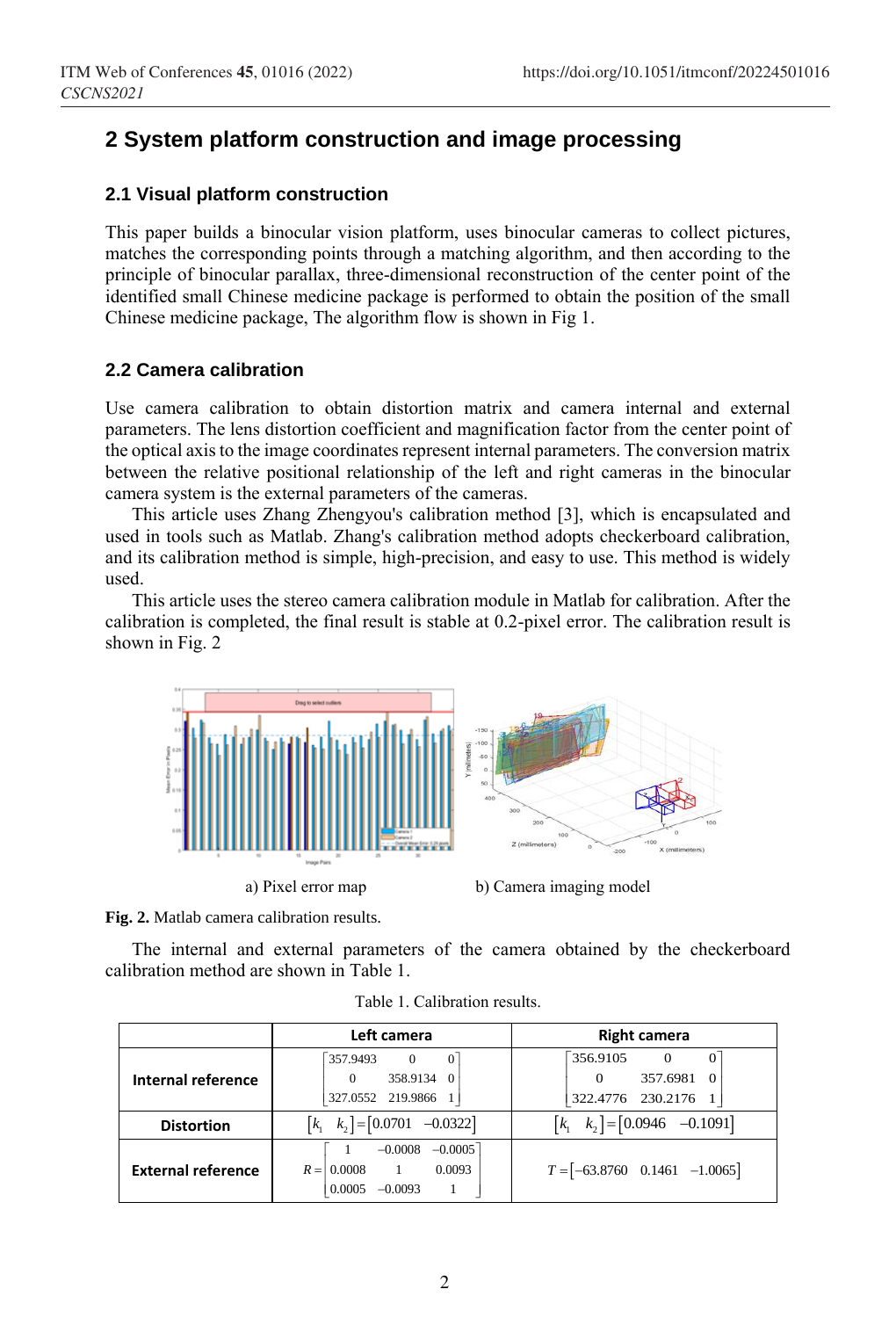The first parameter of T represents the distance between the binocular cameras, and the actual distance between the two cameras is 60mm.

#### **2.3 Image feature point detection**

At present, the mainstream matching methods are all feature-based image matching methods. First, the feature points of the image are extracted, and then the image matching is performed according to the similarity between the image feature descriptors. This article compares the existing image matching algorithms. Table 2 shows the performance of some of the algorithms.

| <b>Matching</b><br>algorithm | <b>Scale</b><br>robustness | <b>Rotation</b><br>robustness | Fuzzy<br>robustness | Time   |
|------------------------------|----------------------------|-------------------------------|---------------------|--------|
| SIFT                         | Better                     | common                        | common              | common |
| <b>SURF</b>                  | <b>Best</b>                | better                        | better              | better |
| ORB                          | common                     | common                        | common              | best   |

Table 2. Feature matching algorithm analysis.

It can be seen from Table 2 that the SURF algorithm has better performance in terms of performance, and ORB is the fastest in time calculation. This article makes a comprehensive comparison between the SURT algorithm and the ORB algorithm to choose the algorithm that is suitable for this article.

This section is aimed at the SURF algorithm and the ORB algorithm for feature points extraction experiments. The feature point extraction results are shown in Fig. 3.





a) ORB feature point detection b) SURF feature point detection

**Fig. 3.** Feature point extraction.

It can be seen from Fig. 3 that the feature points of the SURF algorithm are relatively scattered, so the SURF algorithm also has a good detection effect in low-texture areas. The feature points detected by the ORB algorithm are relatively concentrated, and they are mostly scattered in the small packaging area of traditional Chinese medicine. In terms of the efficiency of the algorithm, the ORB algorithm has an efficiency advantage, and the matching speed is faster than the SURF algorithm. Considering that the feature points detected by the ORB algorithm are more clustered near the small Chinese medicine package, and the ORB algorithm is more real-time, this paper chooses the ORB algorithm to match the feature points

### **2.4 Image feature point matching**

After the binocular camera is calibrated, it is necessary to use the ORB algorithm to extract the feature points of the left and right imaging images and calculate the homography matrix. The homography matrix can be used to calculate the corresponding point coordinates of a point in the left image in the right image, and then the depth information of the medicine packet can be calculated, and the three-dimensional coordinates of the medicine packet can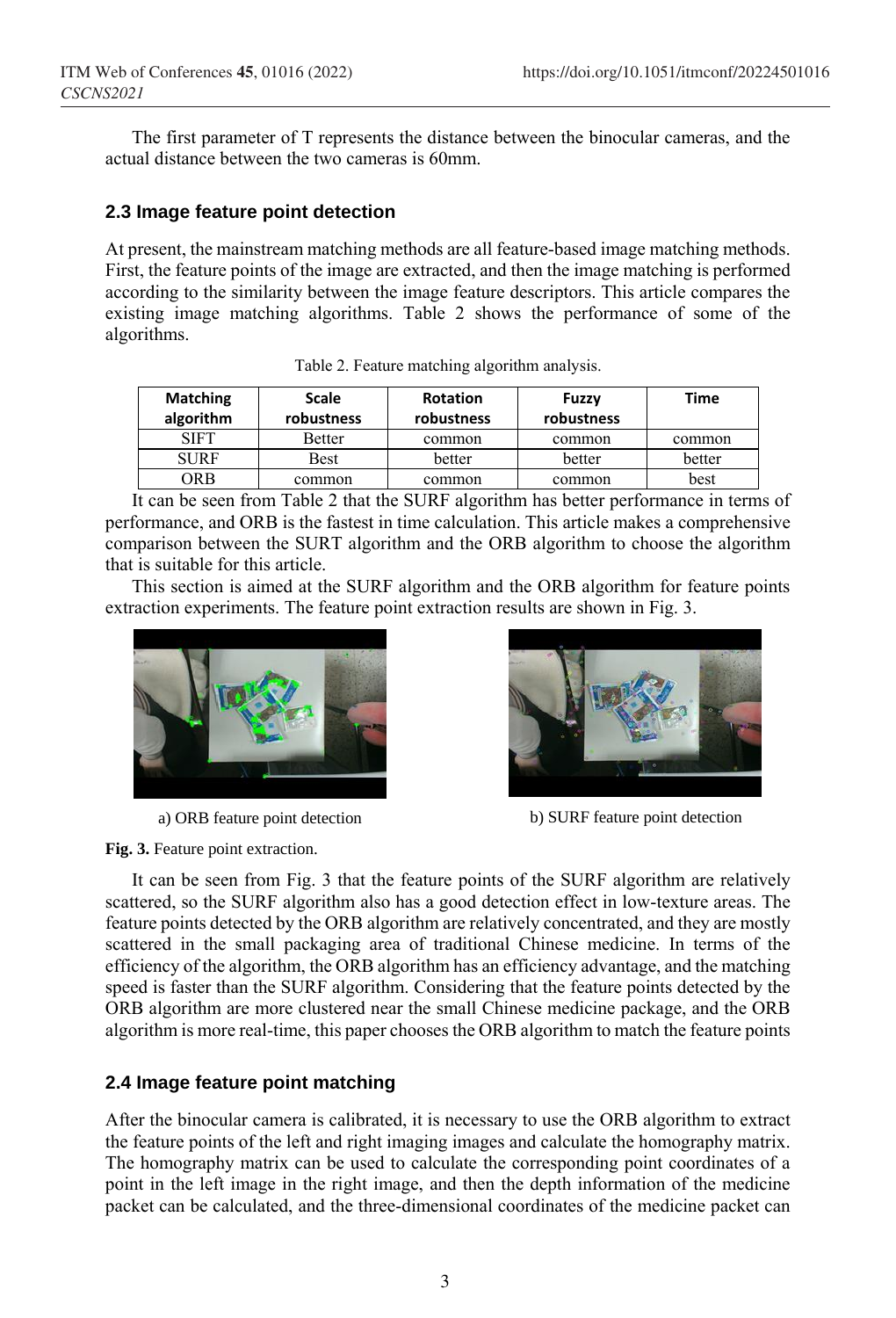be obtained. If you want to calculate the three-dimensional coordinates of the center point of the drug pack, you need to find the pixels of the corresponding points in the left and right pictures. This section mainly studies the known point in the left image and maps it to the right image through the homography matrix to get its pixel coordinates in the right image.

The commonly used feature matching method is to measure the distance between two feature vectors and calculate the similarity of two feature descriptors to match similar feature points in a certain feature point search and registration image, and in the feature point matching process, The problem of mismatching points is prone to occur, so it is necessary to select the corresponding algorithm to eliminate the mismatched feature points and improve the accuracy of the matching algorithm. Commonly used feature matching algorithms and algorithms for removing mismatched points include the nearest neighbor algorithm, Lowe's algorithm, and RANSAC algorithm [4].

When matching the detected feature points, once the viewing angle changes or an area that is not in the image appears, mismatching is easy to occur. When the left and right cameras are used to collect pictures in this article, the left part of the left imaging picture and the right part of the right imaging picture is likely to be mismatched during the matching process. This paper first uses the FLANN algorithm to quickly match the feature points extracted by the ORB algorithm and uses Lowe's algorithm to eliminate some mismatched pairs of the feature points obtained by the matching. Although Lowe's algorithm can remove some mismatch points, there are still mismatches. In this paper, we need to use the RANSAC algorithm to remove the mismatched points and calculate the homography matrix, so that the center point of the medicine bag can be matched subsequently.

## **3 Improved RANSAC algorithm**

From Section 4, we can know that when the probability  $z$  > 95% that the randomly selected points are all interior points, stop the iteration to calculate the accurate homography matrix. If the proportion of interior points in the matching point set P is small, and the FLANN algorithm has a poor matching result, it takes multiple iterations to calculate the correct homography matrix, which greatly increases the calculation time of the algorithm. The sample data extracted from the feature contains correct data and abnormal data. If the calculated homography matrix has a large error, the subsequent center point coordinates will be offset when the homography matrix is used for conversion. Therefore, this paper designs a method to remove mismatch points and proposes an improved RANSAC algorithm, which can quickly calculate the homography matrix.

(1) For the binocular vision system built in this paper, the images to be matched are roughly parallel. Theoretically, the value of the matched feature points in the V axis direction in the (U, V) coordinate system is equal, but due to camera distortion and installation Error, the value of the matching point pair in the V axis direction is not completely equal and is roughly within an error range. If the two feature points are matched, according to the principle of a binocular parallel system, the V-axis coordinates of the two points should be similar; if the V-axis coordinates of the two points are too different, there is a high probability that they are mismatched, so Checking whether the matching point pairs are consistent on the V axis can reduce these mismatched pairs and improve the matching accuracy and speed of the initial homography matrix.

(2) In the RANSAC algorithm, 4 points are randomly selected to calculate the homography matrix, and the homography matrix is used to determine the points in the set as interior points and exterior points. The probability of selecting four points randomly as interior points is greater than 95%, The correct homography matrix is constructed, otherwise, it is necessary to continue to iteratively calculate the homography matrix. The increase in the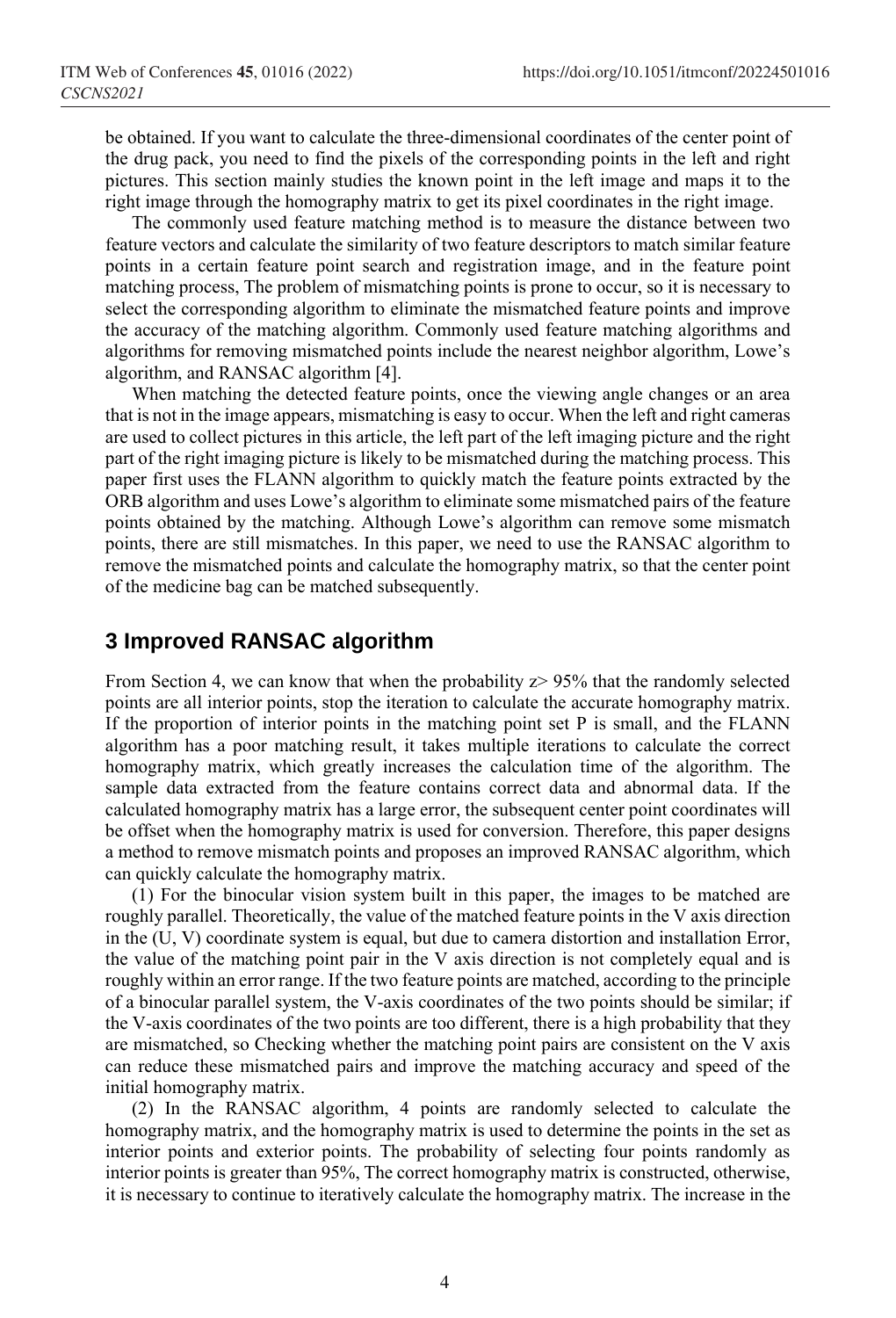number of iterations will affect the computational efficiency of the RANSAC algorithm, so this article draws on the idea of PROSAC to improve and optimize the RANSAC algorithm.

The PROSAC algorithm sorts the matching quality, and the matching points with high matching quality are used to calculate the homography matrix. So that the calculated homography matrix can calculate the inner and outer points of the algorithm faster, and effectively accelerate the calculation speed of the algorithm.

When performing feature matching, Lowe's algorithm filters out mismatched points by calculating the ratio of the nearest neighbor distance to the next neighbor distance. If (T is a set threshold), it is considered a correct match point. When using Lowe's algorithm, we want the ratio of the two to be smaller. When measuring the matching quality, we think that if the two feature points match, then the distance r of the feature vector extracted by the ORB algorithm should be very small, Therefore, this article combines the two as the basis of matching quality, and defines the matching quality E as shown in formula (1):

$$
E = \gamma^* r \tag{1}
$$

First, according to the matching quality E, the feature point pairs are sorted in ascending order to form a feature point pair matching set. Secondly, the four points with the smallest E value are selected to initialize the homography matrix, and then four points are selected from the ordered feature point sets for calculation. The homography matrix H. If the number of interior points calculated by using the homography matrix is greater than m, then H is considered to be the optimal homography matrix,  $m = \alpha N$ ,  $\alpha$  Is the ratio of the number of interior points to the total number of feature points, This article takes 0.8. The flow chart of the improved RANSAC algorithm is shown in Fig. 4



Fig. 1. Flow chart for calculating the depth of the center point of the medicine bag.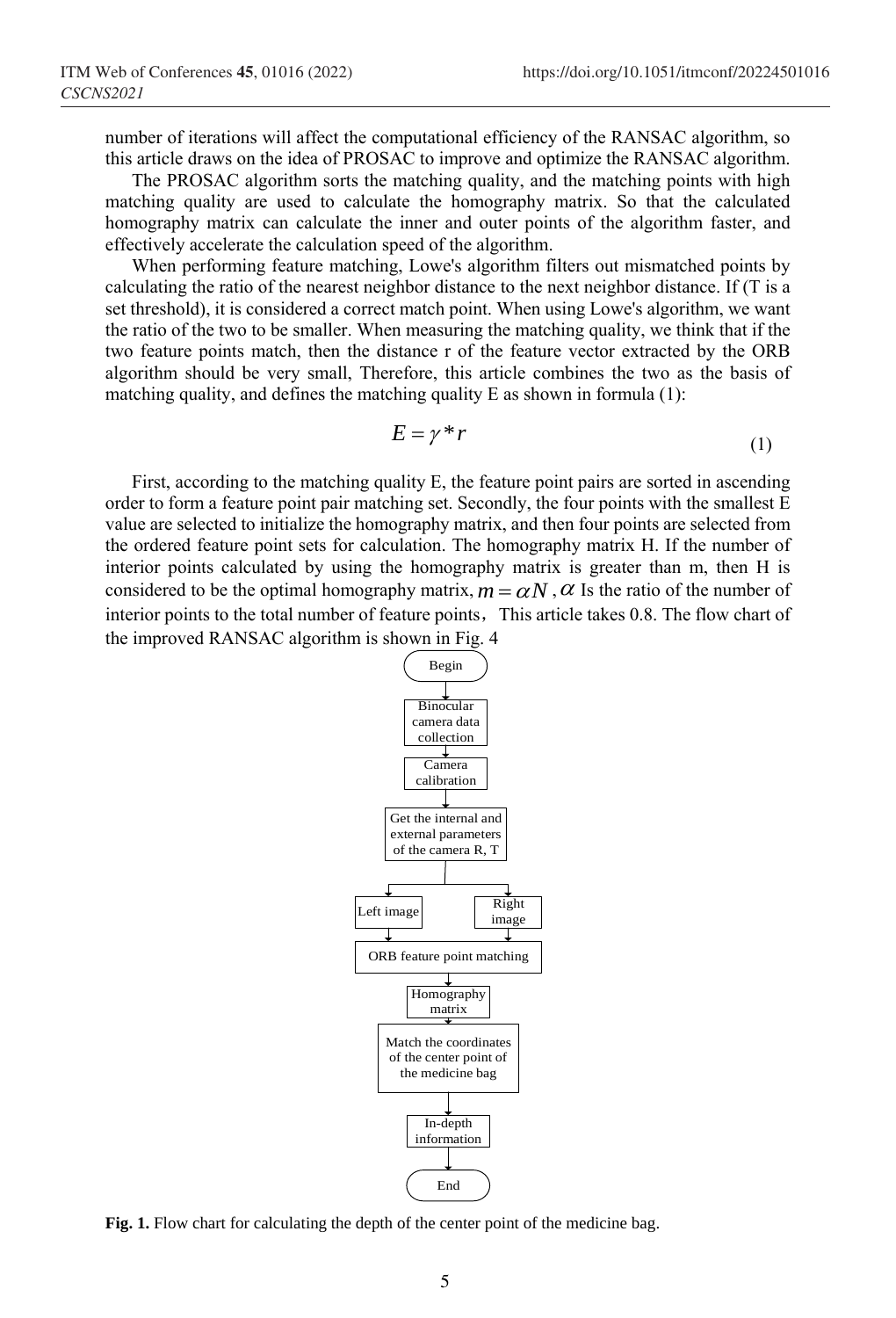

**Fig. 4.** Improved RANSAC algorithm flow char.

# **4 Feature matching experiment results**

### **4.1 Filter out mismatched points**

Aiming at the feature points extracted by the ORB algorithm, this article first uses the FLANN algorithm for fast matching. A small number of errors will still occur after the feature points of the FLANN algorithm are matched. Lowe's algorithm and the V-axis coordinate point selection method are used for correction. The results are shown in Fig. 5





a) FLANN feature matching results b) Feature matching results after removing mismatched points

**Fig. 5.** Feature point matching.

It can be seen from Fig. 5 that after FLANN matching, when the same parameters are set, there will be a small number of mismatched feature points in feature point matching at different times, and there will be a large number of feature points. After Lowe's algorithm